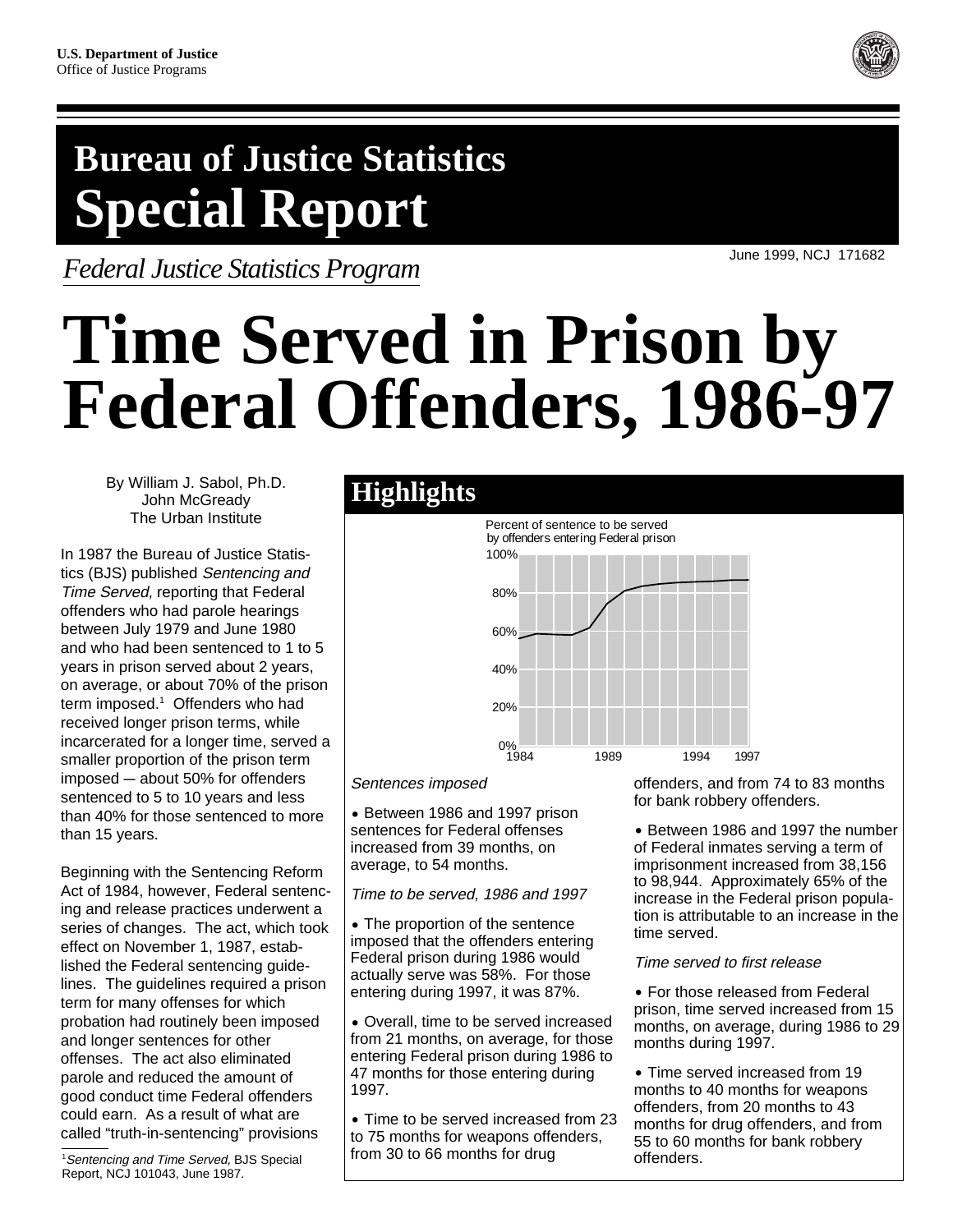of the act, Federal offenders must serve at least 87% of the sentence imposed.

Between  $1986 -$  the year before implementation of the Sentencing Reform  $Act - and 1997$ , imposed prison terms increased from 39 months to 54 months. Further, during this period, the proportion of the imposed prison term that offenders could expect to serve increased from 59% to 87%. The time offenders entering Federal prison could expect to serve increased from about 21 months, on average, during 1986 to about 47 months during 1997.

Those convicted of an immigration or weapons offense experienced the greatest relative increase in time to be served in Federal prison. The time to be served for immigration offenders increased from 3.6 months to 15.1 months, and for weapons offenders, from 23 months to 74.5 months. For drug offenders the increase was from 29.7 months to 66.2 months.

Not only did these changes affect individual offenders, but they also substantially affected the Federal prison population. The population increased nearly threefold from 38,156 in 1986 to 98,944 in 1997 (figure 1). About 60% of this increase can be attributed to the increase in time to be served by new court commitments; 25%, to the increase in the number of suspects investigated by U.S. attorneys; and 15%, to the increase in the proportion of offenders sentenced to prison. Decreases in the prosecution rate and in time served by supervision violators curtailed the growth of the prison population.

Changes to Federal sentencing policy have been accompanied by changes at the State level. The Violent Crime Control and Law Enforcement Act of 1994 authorized incentive grants to States that adopted truth-in-sentencing laws requiring offenders convicted of violent crimes to serve at least 85%

of the imposed sentence in prison. $2$ Since 1994, 27 States and the District of Columbia have adopted the Federal requirement. Additionally, 13 States have adopted laws that require offenders to serve a specific proportion of the sentence imposed, albeit less than 85%. Fourteen States have abolished parole.3

#### **Differences between entry and release cohorts**

Different conclusions about the impact of sentencing policies on time served can be drawn, depending on whether entry or release cohorts are observed. (A cohort is a group of persons having a common characteristic, like a birth year or a particular year of entering or leaving prison.)

For measuring the effects of changing sentencing policies on length of stay, expected time to be served by the entry cohort has advantages over time actually served by the release cohort. Because the effects of sentencing reforms can be observed almost immediately in sentences imposed, expected time to be served by an entering cohort can provide a direct measure of the effects of reforms as they are implemented.

Actual time served by release cohorts may reflect a range of policies in effect during the years when cohort members entered prison. No single exit cohort represents offenders sentenced at the time a reform was implemented. To show the effects of reforms on length of stay, complex adjustments to exit cohort data would be needed to make them representative of entry cohorts.

In accounting for relatively recent changes in sentencing, release cohorts are more likely to contain offenders who received shorter sentences and less likely to contain those with longer sentences. As a result, time served by

1986 1989 1992 1995 0 50,000 100,000 1997 Number of Federal prisoners serving a term at yearend

Number of Federal prisoners admitted during the year







Figure 1 (a, b, and c)

Note: Includes only those inmates serving a term of imprisonment resulting from a conviction or a supervision violation. Arrestees, boarders, and other detainees are excluded.

release cohorts may understate the effects of sentencing reforms designed to increase lengths of stay even as prison terms increase.

During 1986, the year prior to implementation of the Sentencing Reform Act of 1984, 16% of offenders entering prison received prison sentences of more than 5 years. About 11% of the release cohort in that year were released from sentences of more than 5 years (not shown in a table). By 1997, 26% of the entering cohort received sentences of more than 5

<sup>&</sup>lt;sup>2</sup>See, Office of Justice Programs, Violent Offender Incarceration and Truth-in-Sentencing Incentive Grants: Program Guidance and Application Kit, FY1998, NCJ 168942 (1998). 3 Truth in Sentencing in State Prisons, BJS Special Report, NCJ 170032, February 1998.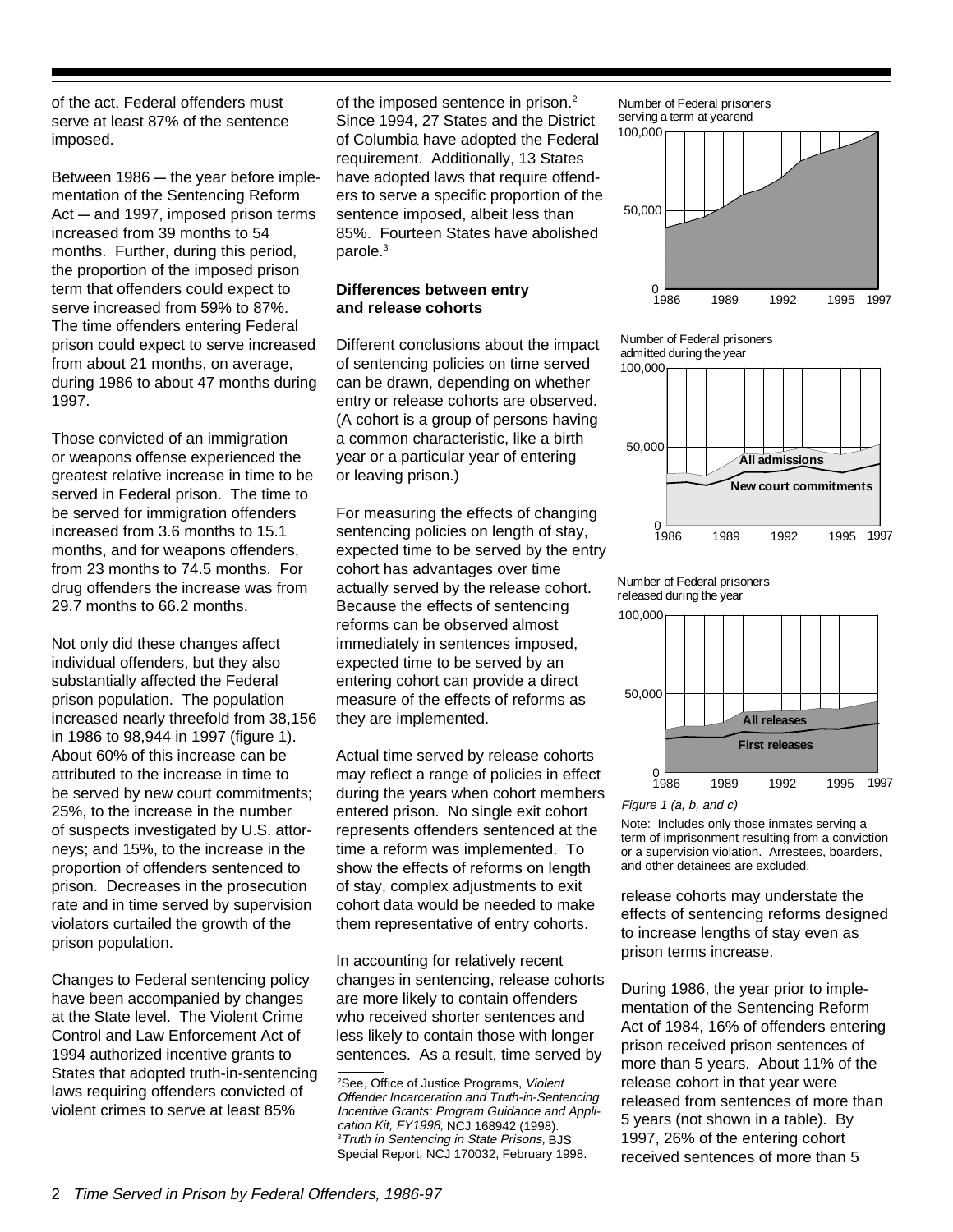years, and 18% of the exiting cohort were released from prison sentences of more than 5 years.

By offense group, the distribution of sentences in the entering and exiting cohorts varied. For example, 13.2% of the violent offenders released during 1997 were released from sentences of longer than 10 years, and 20.2% of the violent offenders entering during 1997 had sentences of more than 10 years. For drug offenders, 7.7% of the releases in 1997 had sentences of more than 10 years, while 18.3% of the drug offenders entering prison had sentences of more than 10 years.

#### **Measuring length of stay for entering cohorts of Federal prisoners**

To measure the effects of the Federal sentencing legislation on time to be served, data from entering cohorts of prisoners are used. Time to be served is the amount of time that offenders who enter prison on a U.S. district court commitment in a given year serve before their first release from prison. Time to be served by offenders entering Federal prison is based on a combination of actual data on time served for offenders who were also released during the study period and estimates of time to be served for those who had not been released.

During 1986-97, 383,108 offenders entered prison from a U.S. district court commitment. Actual time served is observed for the 72% who were released at some time before the end of the study period on December 31, 1997 (appendix table on page 14). For offenders who entered before 1993, more than 80% were released by yearend 1997; for the 1995 entering cohort, more than 53% were released.

Actual time served is not available for two categories of offenders who had not been released from prison: those sentenced pursuant to the Sentencing Reform Act of 1984 (new law offenders) and those sentenced under laws in effect before that act (old law offenders). (See the box on this page.)

New law offenders are given determinate sentences and can receive up to 54 days of good conduct credit for each year served without incident for sentences longer than 1 year. Those sentenced to 1 year or less are not eligible for good-time credits. Time to be served for new law offenders still in prison was estimated to be the sentence imposed less the maximum good conduct credit the offenders could possibly earn.

Time to be served for old law offenders still in prison was estimated from the average stay for released old law offenders, taking into account the offense.

#### **Time to be served by Federal offenders, 1986-97**

#### Offenders entering Federal prison

Beginning with the Sentencing Reform Act of 1984, sentencing and release practices in the Federal system underwent a series of changes  $-$  abolishment of parole, required completion of 87% of the imposed sentence in prison, and Federal sentencing guidelines. A series of mandatory penalties was established, most notably for drug offenders and for offenders using a weapon to commit an offense.

#### **Offenders sentenced pursuant to the Sentencing Reform Act of 1984**

The provisions of the Sentencing Reform Act of 1984 applied to offenders who committed their crimes on or after November 1, 1987. Offenders sentenced pursuant to this act are often called "new law" offenders, while those subject to laws in effect before the act are often called "old law" offenders.

The first cohort of offenders sentenced pursuant to the Sentencing Reform Act entered Federal prison during 1988. During 1988, 23% of the 24,591 commitments were new law offenders. During the following year, 62% of U.S. district court commitments were new law offenders. By 1997 almost all (99.5%) of the 38,375 offenders entering Federal prison were sentenced pursuant to the Sentencing Reform Act.

Cohorts of first releases from Federal prison lagged entering cohorts by 2 years or more in their proportion of new law offenders. During 1989, 29% of first releases were new law offenders, as compared to the 62% of U.S. district court commitments. By 1995 more than 90% of released defendants were new law offenders.

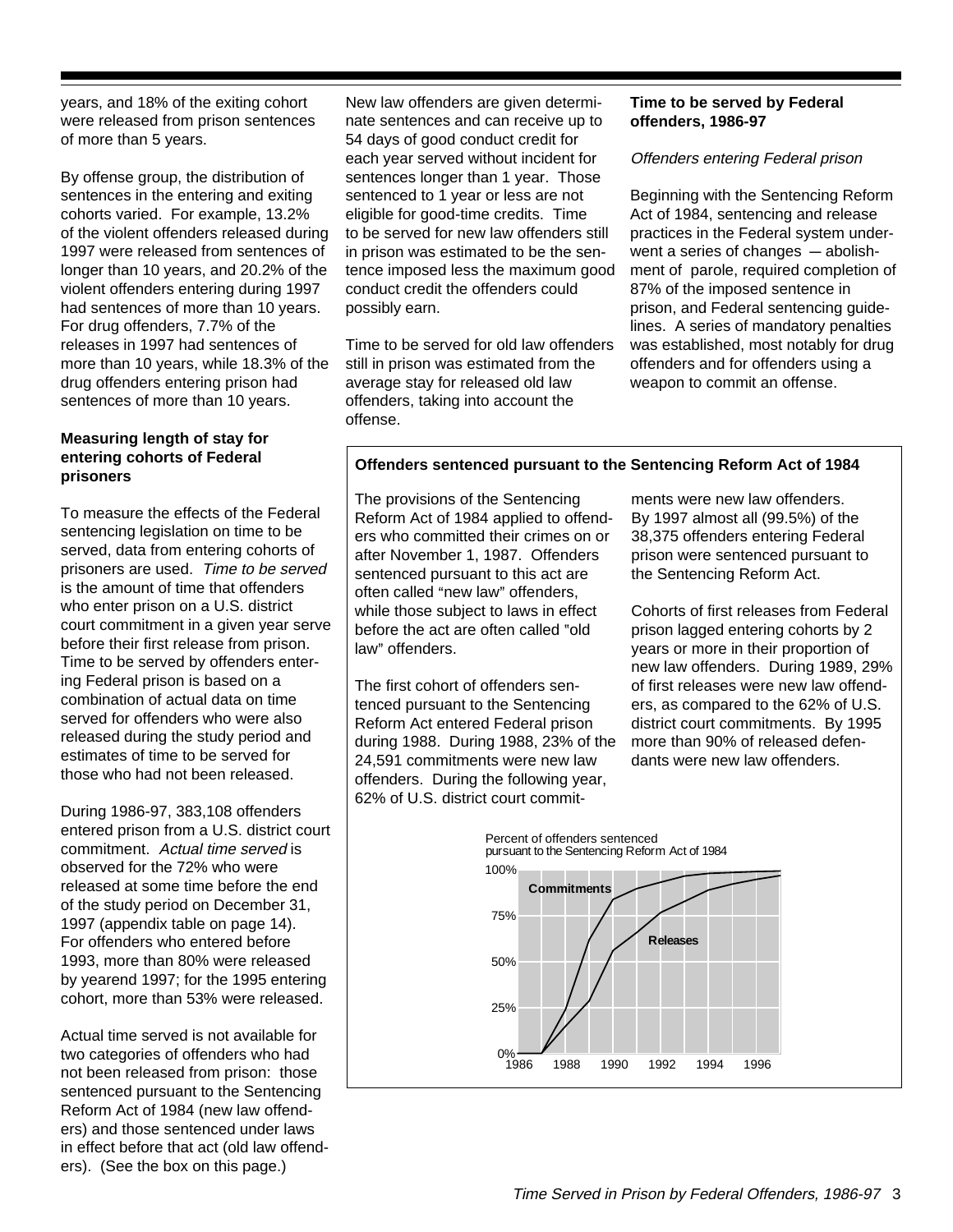#### **Table 1. Average time to be served by offenders entering Federal prison, 1986-97**

|                                                                          | Months of imprisonment |                                                                   |          |                   |  |  |  |  |
|--------------------------------------------------------------------------|------------------------|-------------------------------------------------------------------|----------|-------------------|--|--|--|--|
|                                                                          |                        | Term                                                              | Time     | Proportion of     |  |  |  |  |
| Year                                                                     | Number                 | in effect                                                         | to serve | sentence to serve |  |  |  |  |
| 1986                                                                     | 25,820                 | 38.9 mo                                                           | 20.7 mo  | 58.2%             |  |  |  |  |
| 1987                                                                     | 26.684                 | 42.6                                                              | 23.1     | 58.0              |  |  |  |  |
| 1988                                                                     | 24.591                 | 46.3                                                              | 26.9     | 61.6              |  |  |  |  |
| 1989                                                                     | 28.249                 | 42.1                                                              | 30.3     | 74.3              |  |  |  |  |
| 1990                                                                     | 33,124                 | 43.4                                                              | 34.7     | 81.1              |  |  |  |  |
| 1991                                                                     | 32.812                 | 46.9                                                              | 38.8     | 83.5              |  |  |  |  |
| 1992                                                                     | 34.161                 | 51.5                                                              | 43.2     | 84.6              |  |  |  |  |
| 1993                                                                     | 37,065                 | 53.4                                                              | 45.4     | 85.3              |  |  |  |  |
| 1994                                                                     | 34.407                 | 54.1                                                              | 46.3     | 85.7              |  |  |  |  |
| 1995                                                                     | 32.566                 | 53.8                                                              | 46.4     | 86.0              |  |  |  |  |
| 1996                                                                     | 35,254                 | 56.0                                                              | 48.7     | 86.6              |  |  |  |  |
| 1997                                                                     | 38.375                 | 53.9                                                              | 46.9     | 86.7              |  |  |  |  |
| Notes: Represents offenders committed to prison by U.S. district courts. |                        |                                                                   |          |                   |  |  |  |  |
| Average sentence length excludes offenders sentenced to life or death    |                        |                                                                   |          |                   |  |  |  |  |
|                                                                          | sentences.             |                                                                   |          |                   |  |  |  |  |
|                                                                          |                        | Data source: Federal Bureau of Prisons, SENTRY data file, annual. |          |                   |  |  |  |  |



Figure 2

a year or less. About 5 years will pass before 70% of those entering during 1997 are released.

Following the elimination of parole and the requirement that Federal offenders serve at least 87%, the proportion of the sentence to be served by the entering prison cohort increased from about 58.2%, on average, to 86.7% (figure 3). As the proportion of prison commitments sentenced pursuant to the Sentencing Reform Act approached 100% during 1996-97, the proportion of the sentence to be served by Federal offenders approached 87%.

As a result of these sentencing reforms, prison terms imposed on offenders entering Federal prison on a U.S. district court commitment increased from 38.9 months during 1986 to 53.9 months during 1997 (table 1).

Prior to the implementation of the Sentencing Reform Act of 1984, Federal offenders could expect to serve about 58% of the sentence imposed by the court. A 39-month prison sentence translated into about 21 months to be served in prison. By contrast, following the implementation of the Sentencing Reform Act, an offender who received a 39-month prison sentence could expect to serve 34 months.

As a consequence of changes in the time served requirement and increases in the sentences imposed by the Federal courts, time to be served for offenders entering Federal prison nearly doubled between 1988 and 1997, increasing from 26.9 months to 46.9 months.

Prior to the implementation of Federal sentencing reforms, more than 50% of offenders entering Federal prison were released after serving a year or less in prison, and 70% were released after serving 2 years or less (figure 2). By contrast, about a quarter of offenders entering Federal prison during 1997 were released after serving





Figure 3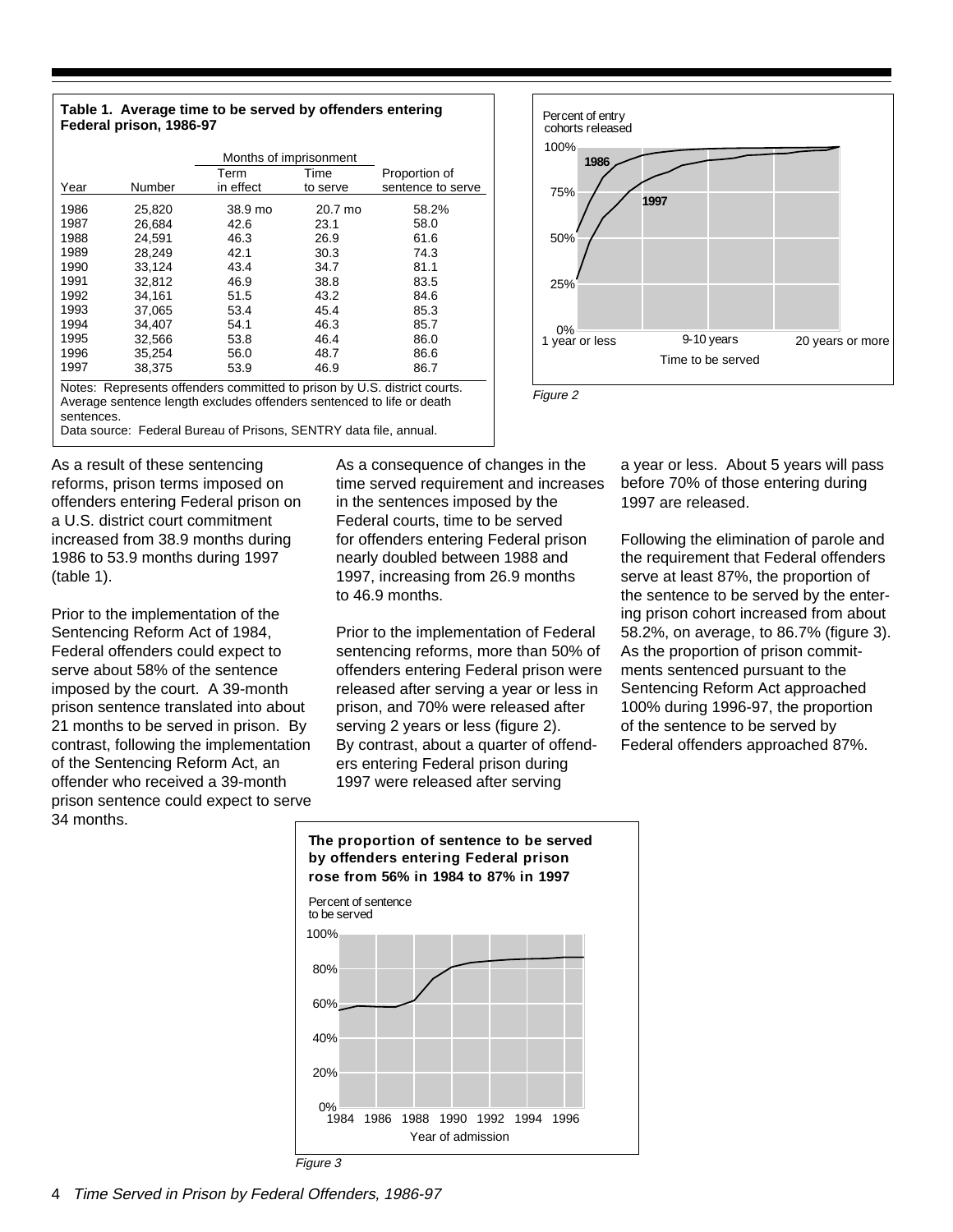| Table 2.  Average time to be served by offenders entering Federal prison, by offense of conviction, 1986-97 |  |  |
|-------------------------------------------------------------------------------------------------------------|--|--|

|      | All       | Violent |         | Property |         |         |                  | Public-order |                   |
|------|-----------|---------|---------|----------|---------|---------|------------------|--------------|-------------------|
| Year | offenders | Any     | Robbery | Any      | Fraud   | Drugs   | Any              | Weapons      | Immigration       |
| 1986 | 20.7 mo   | 65.2 mo | 73.5 mo | 18.4 mo  | 16.9 mo | 29.7 mo | $9.3 \text{ mo}$ | 23.0 mo      | 3.6 <sub>mo</sub> |
| 1987 | 23.1      | 69.5    | 75.3    | 17.0     | 15.9    | 31.9    | 11.2             | 27.9         | 3.6               |
| 1988 | 26.9      | 65.9    | 72.2    | 17.2     | 16.5    | 39.3    | 13.2             | 32.4         | 4.1               |
| 1989 | 30.3      | 59.2    | 66.7    | 14.9     | 14.8    | 48.1    | 13.7             | 42.3         | 3.7               |
| 1990 | 34.7      | 66.2    | 74.0    | 14.9     | 15.2    | 57.8    | 13.5             | 46.1         | 3.6               |
| 1991 | 38.8      | 69.6    | 79.6    | 16.2     | 16.3    | 61.0    | 16.8             | 47.4         | 4.6               |
| 1992 | 43.2      | 74.8    | 84.6    | 16.6     | 17.1    | 62.7    | 23.4             | 56.0         | 5.4               |
| 1993 | 45.4      | 77.3    | 84.6    | 17.4     | 17.9    | 62.8    | 27.1             | 62.3         | 7.3               |
| 1994 | 46.3      | 82.0    | 89.9    | 18.0     | 17.1    | 65.4    | 27.4             | 67.1         | 9.5               |
| 1995 | 46.4      | 85.0    | 93.5    | 17.5     | 18.0    | 67.8    | 28.1             | 68.8         | 11.0              |
| 1996 | 48.7      | 80.3    | 90.5    | 18.1     | 18.3    | 69.4    | 31.8             | 73.7         | 13.9              |
| 1997 | 46.9      | 76.1    | 82.6    | 17.8     | 18.2    | 66.2    | 30.8             | 74.5         | 15.1              |

Notes: Represents offenders committed to Federal prison by U.S. district courts.

Excludes offenders sentenced to life in prison or to death.

Data source: Federal Bureau of Prisons, SENTRY data file, annual.

**Offense of conviction** Except for property offenses, time to be served increased for each major offense category. Immigration and weapons offenses experienced the greatest relative increase in time to be served. For immigration offenders time to be served increased from 3.6 months during 1986 to 15.1 months during 1997 (table 2). For weapons offenders time to be served increased from 23 months to 74.5 months. Time to be served more than doubled for drug offenders, increasing from 29.7 months to 66.2 months.

For drug offenses the sharpest increase in time to be served followed the implementation of the Sentencing Reform Act of 1984 during 1987 and antidrug legislation enacted during 1986 and 1988. Between 1987 and 1990, time to be served for drug offenders increased from 32 to 58 months. While time to be served continued to increase after 1990, the rate of increase slowed, increasing to 66.2 months during 1997.

For weapons offenses time to be served also increased almost immediately following implementation of the Sentencing Reform Act, doubling from 23 months during 1986 to 46 months during 1990. However, by contrast to drug offenses, time to be served for weapons offenses continued to increase following additional statutory increases in the Omnibus Crime

Control Act of 1990, rising to 74.5 months during 1997.

For immigration offenses time to be served increased most dramatically following amendments to the Federal sentencing guidelines for immigration offenses implemented on November 1, 1991. These amendments provided for sentence enhancements based on the number of aliens smuggled or the amount of trafficking in false nationality documents. During 1991 time to be served for immigration offenses was

#### **Reduction of sentences based on substantial assistance**

At the time of sentencing or up to 1 year after sentencing, district courts can grant reductions in sentences for substantial assistance to the Government. Pursuant to  $\S$  5K1.1 of the Federal sentencing guidelines, the Government may file a motion at sentencing to reduce the sentence in exchange for the defendant's assistance to the Government. During 1996 U.S. district courts granted 7,845 substantial assistance departures. About two-thirds of the departures were granted to drug offenders.\*

\*U.S. Sentencing Commission, 1996 Annual Report.

Rule 35(b) of the Federal Rules of Criminal Procedure also provides for reductions in sentences for offenders providing substantial assistance. The Government can file motions to reduce the sentence within 1 year of sentence imposition. Resentencings under Rule 35(b) increased from 27 such cases in 1988, the first year of applicability, to 1,536 in 1993, before decreasing to 1,076 in 1996.

Offenders who entered prison during 1991 and 1992 and who were resentenced under Rule 35(b) had their sentences reduced by about 46 months, on average  $-$  from about 116 months to 70 months.

#### **Offenders resentenced pursuant to Rule 35(b) after providing substantial assistance to the Government, 1988-96**

|      |                                                                   | Average sentence imposed |         | Amount of |
|------|-------------------------------------------------------------------|--------------------------|---------|-----------|
| Year | Number                                                            | Original                 | New     | reduction |
| 1988 | 27                                                                | 94.1 mo                  | 60.7 mo | 33.3%     |
| 1989 | 219                                                               | 125.5                    | 81.5    | 44.0      |
| 1990 | 509                                                               | 123.5                    | 78.7    | 44.8      |
| 1991 | 818                                                               | 118.1                    | 72.3    | 45.8      |
| 1992 | 1,078                                                             | 116.2                    | 70.3    | 45.9      |
| 1993 | 1,536                                                             | 111.9                    | 68.4    | 43.6      |
| 1994 | 1,340                                                             | 104.7                    | 65.6    | 39.1      |
| 1995 | 1,025                                                             | 98.2                     | 60.8    | 37.4      |
| 1996 | 1,076                                                             | 97.3                     | 61.2    | 36.1      |
|      | Data source: Federal Bureau of Prisons, SENTRY data file, annual. |                          |         |           |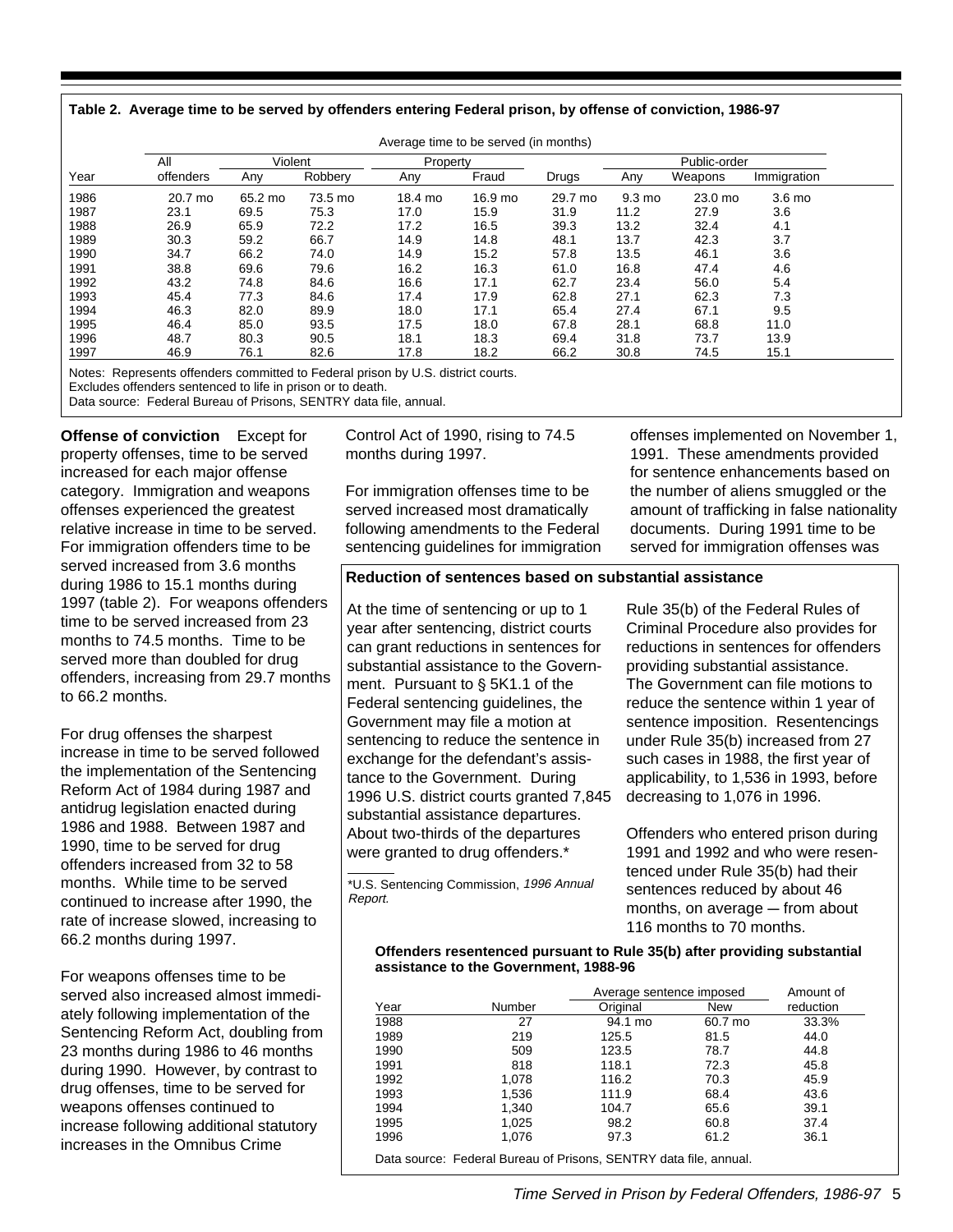#### **Table 3. Average time served by offenders released from Federal prison, 1986-97**

|                                                                                                                                                                                                                                      |        | Months imprisonment |                  |             |  |  |  |
|--------------------------------------------------------------------------------------------------------------------------------------------------------------------------------------------------------------------------------------|--------|---------------------|------------------|-------------|--|--|--|
|                                                                                                                                                                                                                                      |        | Term in             | Time served      | Percent of  |  |  |  |
| Year                                                                                                                                                                                                                                 | Number | effect              | to first release | term served |  |  |  |
| 1986                                                                                                                                                                                                                                 | 21,661 | 27.3 mo             | 14.5 mo          | 59.2%       |  |  |  |
| 1987                                                                                                                                                                                                                                 | 23,319 | 27.5                | 15.0             | 59.4        |  |  |  |
| 1988                                                                                                                                                                                                                                 | 22.781 | 32.0                | 17.2             | 58.8        |  |  |  |
| 1989                                                                                                                                                                                                                                 | 22.951 | 33.4                | 18.1             | 59.6        |  |  |  |
| 1990                                                                                                                                                                                                                                 | 26.379 | 29.9                | 17.2             | 64.6        |  |  |  |
| 1991                                                                                                                                                                                                                                 | 25.771 | 31.8                | 19.4             | 70.7        |  |  |  |
| 1992                                                                                                                                                                                                                                 | 25.452 | 30.8                | 20.4             | 76.6        |  |  |  |
| 1993                                                                                                                                                                                                                                 | 26.503 | 32.6                | 22.9             | 79.9        |  |  |  |
| 1994                                                                                                                                                                                                                                 | 28,410 | 32.3                | 24.1             | 82.8        |  |  |  |
| 1995                                                                                                                                                                                                                                 | 27.902 | 33.9                | 26.4             | 84.5        |  |  |  |
| 1996                                                                                                                                                                                                                                 | 30.264 | 35.0                | 28.2             | 86.6        |  |  |  |
| 1997                                                                                                                                                                                                                                 | 31.894 | 34.9                | 28.8             | 86.7        |  |  |  |
| Notes: Represents offenders committed to prison by U.S. district courts. Average<br>sentence length excludes offenders sentenced to life in prison or to death.<br>Data source: Federal Bureau of Prisons, SENTRY data file, annual. |        |                     |                  |             |  |  |  |

4.6 months, on average. Following the amendments, time to be served increased to 15.1 months during 1997.

While time to be served for violent offenses increased following Federal sentencing reforms, it increased at a lesser rate. Between 1986 and 1997, time to be served for violent offenses increased from 65.2 months to 76.1 months. For robbery offenses, time to be served increased from 73.5 months to 82.6 months.

By contrast to other offenses, time to be served for property offenses decreased slightly from 18.4 months during 1986 to 17.8 months during 1997.

#### Offenders released from Federal prison

As time to be served by offenders entering Federal prison increased, time served by released offenders also increased between 1986 and  $1997$ from 14.5 months to 28.8 months (table 3). In contrast to offenders entering Federal prison, offenders released had been sentenced on average to substantially shorter prison terms.

Offenders committed to Federal prison during 1986 received a sentence of 38.9 months, on average, whereas those released during 1986 had received a sentence of 27.3 months. On average, offenders committed

during 1997 received a sentence of 53.9 months, whereas those released had received a sentence of 34.9 months. Figure 4

Time served by offenders released from prison reflects sentences imposed over several years rather than one, and to a greater degree than occurs among offenders entering prison, the release cohort represents offenders sentenced to shorter terms of imprisonment. During periods of transition, such as the 10 years following implementation of the Sentencing Reform Act, actual time served by

#### **Offenders committed to Federal prison for life**

Between 1986 and 1997 the number of offenders annually committed to Federal prison with a sentence of life imprisonment increased from 36 to 314 (table). Ninety percent of these offenders, those who were sentenced pursuant to the provisions of the Sentencing Reform Act of 1984, are not eligible for release on parole. Federal law, however, permits the Bureau of Prisons to release offenders sentenced to life imprisonment if they are at least age 70 and have served at least 30 years.\*

Old law offenders committed to Federal prison for life are eligible for parole at the discretion of the U.S.

 $\frac{1}{2}$  \*18 U.S.C. § 3582(c)(1)(A)(ii).





offenders released from prison understates the impact of sentencing reforms.

The proportion of the sentence served by offenders released from Federal prison also increased following implementation of the Sentencing Reform  $Act$  – increasing from 59.2% during 1986 to 86.7% during 1997 (figure 4). Compared to commitments to Federal prison, fewer released prisoners had been sentenced pursuant to the Sentencing Reform Act . (See Offenders sentenced pursuant to the Sentencing Reform Act of 1984 on page 3.)

Parole Commission. Between 1986 and 1997, 93 offenders committed to Federal prison for life were released on parole after almost 16 years in prison (not shown in a table).

|              | Number of Federal<br>prisoners with a<br>sentence of life |
|--------------|-----------------------------------------------------------|
| Year         | in prison or death                                        |
| 1986         | 36                                                        |
| 1987         | 43                                                        |
| 1988         | 32                                                        |
| 1989         | 48                                                        |
| 1990         | 82                                                        |
| 1991         | 109                                                       |
| 1992         | 194                                                       |
| 1993         | 252                                                       |
| 1994         | 295                                                       |
| 1995         | 233                                                       |
| 1996         | 261                                                       |
| 1997         | 314                                                       |
| Data source: | Federal Bureau of Prisons.                                |

SENTRY data file, annual.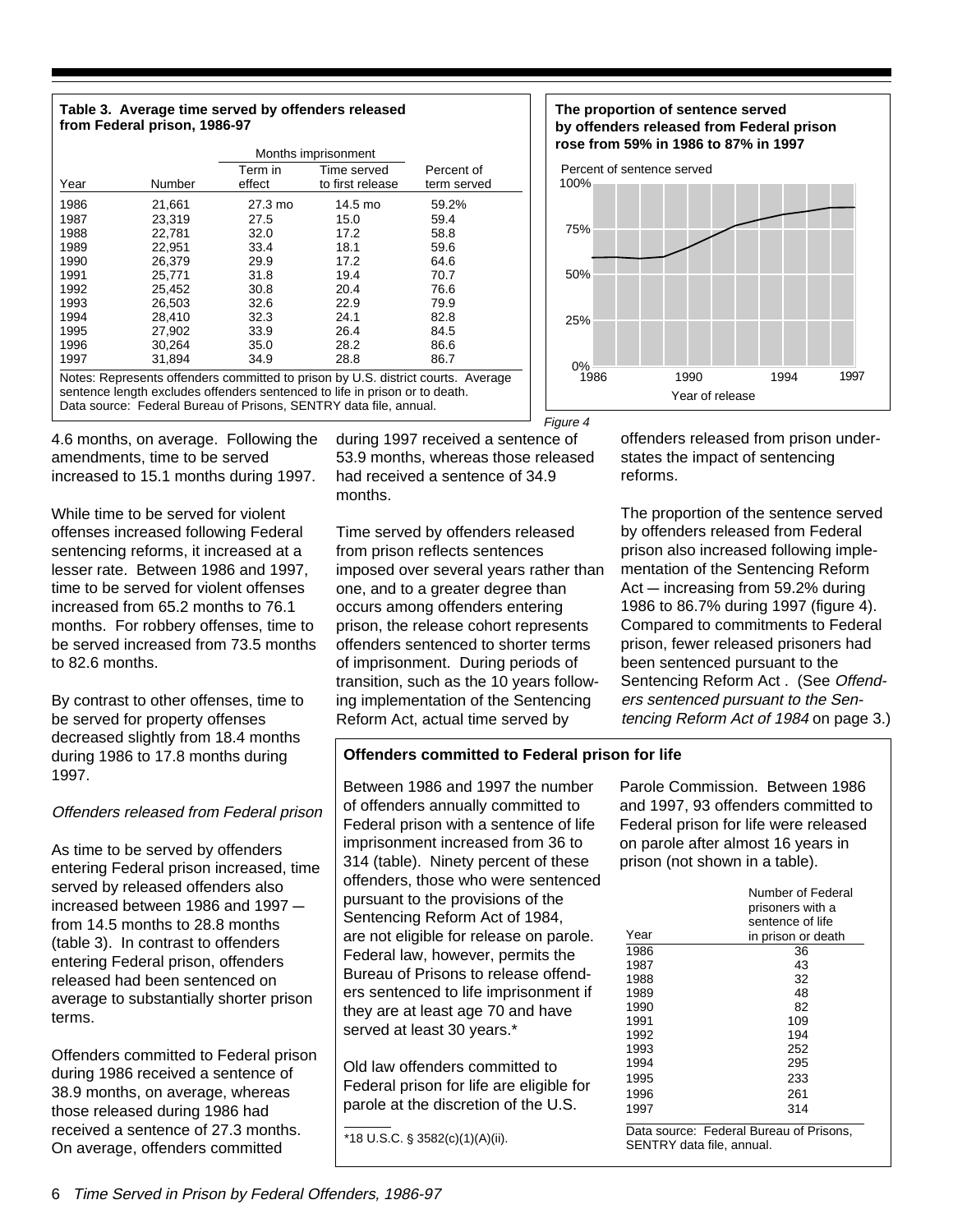#### **Table 4. Average time to be served by offenders released from Federal prison, by offense of conviction, 1986-97**

|      |           | Average time to be served (in months) |         |         |          |         |              |         |                   |  |
|------|-----------|---------------------------------------|---------|---------|----------|---------|--------------|---------|-------------------|--|
|      | All       | Violent                               |         |         | Property |         | Public-order |         |                   |  |
| Year | offenders | Any                                   | Robbery | Any     | Fraud    | Drugs   | Any          | Weapons | Immigration       |  |
| 1986 | 14.5 mo   | 48.8 mo                               | 54.8 mo | 15.5 mo | 13.2 mo  | 20.4 mo | 6.4 mo       | 18.6 mo | 3.5 <sub>mo</sub> |  |
| 1987 | 15.0      | 48.2                                  | 55.3    | 15.1    | 12.5     | 21.2    | 6.6          | 18.4    | 3.7               |  |
| 1988 | 17.2      | 50.8                                  | 58.3    | 15.8    | 13.7     | 22.6    | 8.3          | 19.7    | 4.2               |  |
| 1989 | 18.1      | 49.8                                  | 59.4    | 16.1    | 14.5     | 25.1    | 8.5          | 19.7    | 4.1               |  |
| 1990 | 17.2      | 51.0                                  | 60.3    | 15.6    | 14.2     | 26.4    | 7.3          | 18.9    | 3.6               |  |
| 1991 | 19.4      | 53.5                                  | 60.5    | 15.8    | 14.5     | 28.1    | 8.6          | 19.6    | 3.9               |  |
| 1992 | 20.4      | 51.8                                  | 60.8    | 15.7    | 14.8     | 28.6    | 10.0         | 19.3    | 4.9               |  |
| 1993 | 22.9      | 53.8                                  | 61.6    | 15.4    | 15.2     | 32.0    | 12.1         | 22.8    | 5.5               |  |
| 1994 | 24.1      | 51.5                                  | 59.2    | 15.3    | 14.8     | 33.9    | 13.1         | 26.4    | 5.9               |  |
| 1995 | 26.4      | 50.9                                  | 57.2    | 15.7    | 15.6     | 37.6    | 14.7         | 31.4    | 6.9               |  |
| 1996 | 28.2      | 53.7                                  | 59.8    | 15.6    | 15.5     | 40.3    | 17.2         | 37.9    | 8.3               |  |
| 1997 | 28.8      | 53.3                                  | 59.7    | 15.3    | 15.6     | 42.5    | 17.9         | 40.3    | 10.9              |  |

Notes: Represents defendants released by normal means following a commitment by a U.S. district court.

Excludes offenders sentenced to life in prison or death.

Data source: Federal Bureau of Prisons, SENTRY data file, annual.

Consequently, the average sentence served exceeded 80% of the imposed sentence about 5 years later for the release cohort than for the entry cohort.

**Offense of conviction** Except for property offenders, time served by offenders released from Federal prison increased for all major offense categories (table 4). Similar to offenders entering Federal prison, time served by

immigration, drug, and weapons offenders increased at the greatest rate. For immigration offenses time served increased from 3.5 months during 1986 to 10.9 months during

#### **Extraordinary releases from Federal prison, 1986-97**

Offenders can be released from prison following expiration of the sentence, completion of term with good time credits, release onto parole, or by an "extraordinary" means such as death, treaty transfers, commutation of sentences, termination of sentence ordered, and having the sentence vacated. In addition, in 1994 the Violent Crime Control and Law Enforcement Act permitted the early release of nonviolent offenders who successfully completed a drug treatment program. Offenders successfully completing a drug treatment program may have their terms reduced by up to 1 year.

Between 1986 and 1997 the number of offenders released by extraordinary methods increased from 377 to 2,814. Following the introduction of early release after drug treatment, the number of extraordinary releases increased from 769 in 1995 to 2,178 in 1996 and to 2,814 in 1997 (table).

Before 1996 most extraordinary releases were for sentence

|      |       | Method of extraordinary release |       |             |       |  |  |
|------|-------|---------------------------------|-------|-------------|-------|--|--|
|      |       | Drug                            |       | Termination |       |  |  |
| Year | Total | treatment                       | Death | order*      | Other |  |  |
|      |       |                                 |       |             |       |  |  |
| 1986 | 377   | 0                               | 55    | 233         | 89    |  |  |
| 1987 | 424   | 0                               | 78    | 248         | 98    |  |  |
| 1988 | 393   | 0                               | 100   | 221         | 72    |  |  |
| 1989 | 420   | 0                               | 92    | 258         | 70    |  |  |
| 1990 | 510   | 0                               | 110   | 291         | 109   |  |  |
| 1991 | 502   | 0                               | 122   | 287         | 93    |  |  |
| 1992 | 699   | 0                               | 120   | 317         | 262   |  |  |
| 1993 | 656   | 0                               | 146   | 301         | 209   |  |  |
| 1994 | 1,021 | 0                               | 175   | 376         | 470   |  |  |
| 1995 | 769   | 73                              | 195   | 308         | 193   |  |  |
| 1996 | 2,178 | 852                             | 210   | 428         | 688   |  |  |
| 1997 | 2,814 | 1.689                           | 212   | 239         | 674   |  |  |

Data source: Federal Bureau of Prisons, SENTRY data file, \*Includes sentence commutation.

annual.

commutation or a termination order - between 40% and 60% of extraordinary releases  $-$  or because the offender died  $-$  between 15% and 26%. By 1997 releases for successful completion of drug treatment accounted for 60% of extraordinary releases.

Time served to first release by those released by extraordinary means followed a different pattern than it did for offenders released by normal means. Average time served for

extraordinary releases was about 11 months in 1986 (not shown in a table), or about 3 months less than the average time served by normal releases. By 1997 average time served by extraordinary releases reached about 42 months, or about 13 months longer than the average time served by normal releases.

Extraordinary releases by definition leave prison

before serving their expected terms. Consequently, the average percentage of term served by extraordinary releases is lower than that served by normal releases. Between 1986 and 1997 the percentage of term served by extraordinary releases increased from about 30% to almost 65% (not shown in a table). By comparison, normal releases served about 60% of their terms before release in 1986 and about 87% in 1997.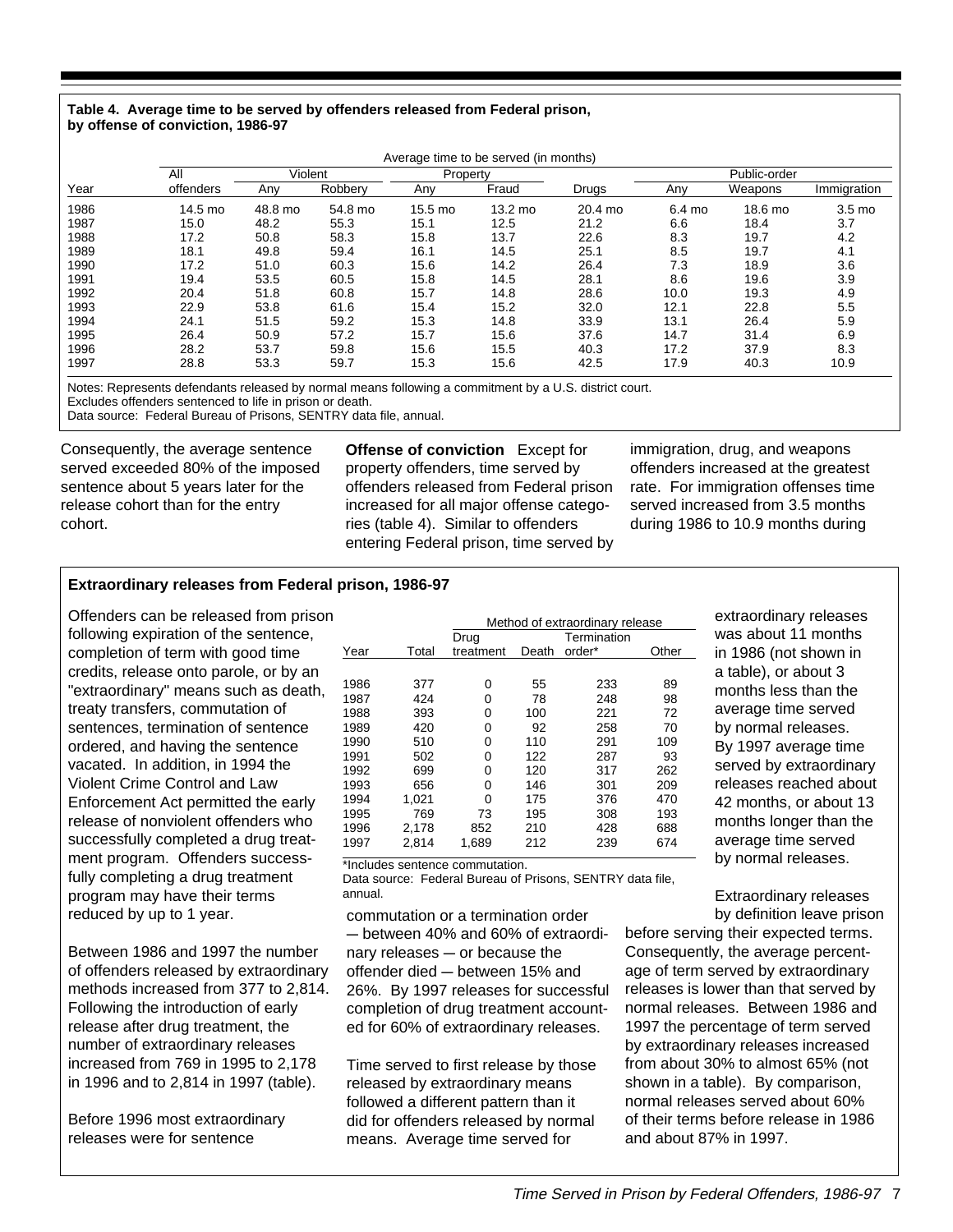#### **Table 5. Factors contributing to the increase in the time to be served by Federal offenders**

|                                                                       | Proportion of increase due to - |                     |                          |                        |  |  |
|-----------------------------------------------------------------------|---------------------------------|---------------------|--------------------------|------------------------|--|--|
|                                                                       |                                 |                     |                          |                        |  |  |
| Offense of conviction                                                 | Total                           | Sentence<br>imposed | sentence to<br>be served | Offenders<br>sentenced |  |  |
|                                                                       |                                 |                     |                          |                        |  |  |
| Total                                                                 | 100%                            | 19%                 | 61%                      | 20%                    |  |  |
| Violent offenses                                                      |                                 | -5                  |                          |                        |  |  |
| Robbery                                                               |                                 | -5                  |                          |                        |  |  |
| Property offenses                                                     | -3                              | -6                  |                          | -2                     |  |  |
| Fraud                                                                 |                                 | -2                  |                          | 2                      |  |  |
| Drug offenses                                                         | 77                              |                     | 32                       | 33                     |  |  |
| Public-order offenses                                                 | 23                              | 18                  | 16                       | -11                    |  |  |
| Weapons                                                               | 12                              |                     |                          | 5                      |  |  |
| Immigration                                                           |                                 |                     |                          | -6                     |  |  |
| Unknown offenses                                                      |                                 |                     |                          | -1                     |  |  |
| Notes: Totale mou not caughthe cum of the companiente due to reunding |                                 |                     |                          |                        |  |  |

Data source: Federal Bureau of Prisons, SENTRY data file, annual. Notes: Totals may not equal the sum of the components due to rounding.

1997. For drug offenses, time served increased from 20.4 months to 42.5 months. And for weapons offenses, time served increased from 18.6 months to 40.3 months.

The average time served for property offenses remained virtually constant throughout the 1986 to 1997 period. In 1986 the average time served by property offenders was 15.5 months; in 1997 it was 15.3 months. Offenders released from prison under sentences for fraud experienced less than a 3 month increase in the actual average time served, from 13.2 months to 15.6 months.

#### Time to be served

Following implementation of Federal sentencing reforms, time to be served by offenders entering Federal prison increased from 20.7 months during 1986 to 46.9 months during 1997. Truth in sentencing led to substantial increases in time to be served by increasing the proportion of sentence to be served. Increases in sentences

imposed - largely the result of mandatory minimum prison terms  $-$  led to a slight increase in time to be served by Federal offenders. Changes in the composition of offenders prosecuted and in the Federal sentencing guidelines also led to an increase in the proportion of offenders sentenced to prison.

Truth in sentencing, increased sentences, and more offenders being sentenced to prison impacted the overall time to be served in diverse amounts. The truth-in-sentencing provisions of the Sentencing Reform Act of 1984 that require offenders to serve at least 87% of the sentence imposed, when applied to the increases in sentences imposed, accounted for about 61% of the 26-month increase in time to be served by Federal offenders (table 5). The increases in prison terms alone accounted for about 19% of the overall increase, and larger numbers of offenders sentenced to prison accounted for an additional 19%.

The increase in time to be served by Federal offenders can be apportioned across offense categories. Among the major offense categories, the increase in time to be served by drug offenders accounted for 77% of the increase in time to be served by all Federal offenders. Changes in time to be served by public-order offenders accounted for an additional 23% of the overall increase. The proportion of the increase attributable to violent offenders (3%) was offset by the decrease in time to be served by property offenders.

Among public-order offenders the increase in time to be served by weapons offenders accounted for more than half the increase, while the increase for immigration offenders accounted for about a quarter of the total increase in the overall category.

Truth in sentencing, mandatory minimums, and the Federal sentencing guidelines affected different offenses to varying degrees. For some offense categories these factors led to an increase, while for others, a decrease.

For drug offenses the increase in time to be served was attributable in equal parts to the requirement that Federal offenders serve at least 87% of the sentence imposed and the increase in the proportion of drug offenders sentenced to prison. By contrast, for public-order offenses the change in the proportion of offenders sentenced to prison did not result in an increase in time to be served. Instead, the increase was the result of the increase in sentences imposed and in the proportion of sentence to be served.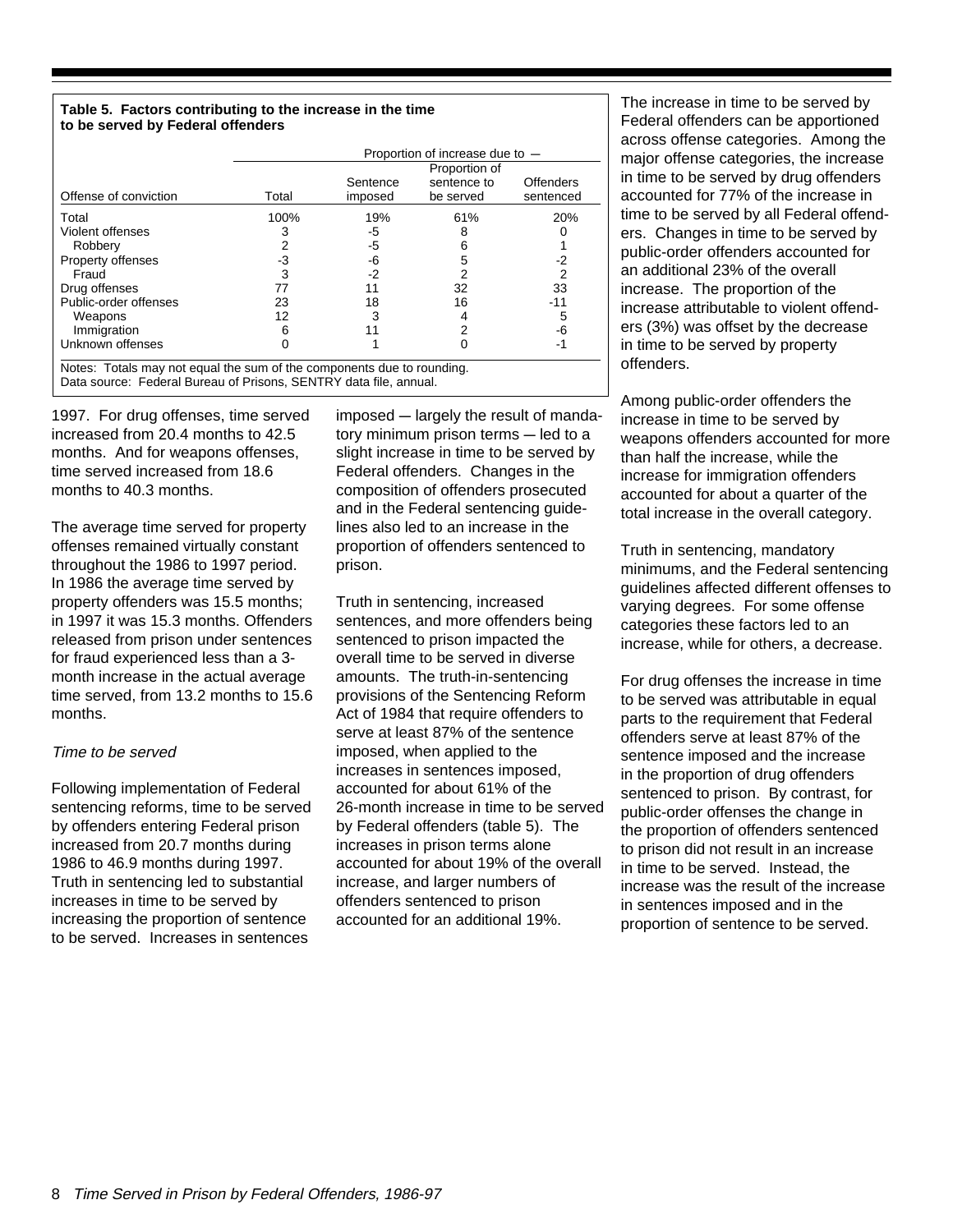#### **Prison population**

Between 1986 and 1997 the number of offenders serving a sentence in Federal prison increased from 38,156 prisoners to 98,944 prisoners (figure 4). While the number of offenders in each major offense category increased, the number of offenders incarcerated for a drug offense increased the most  $-$  from 14,976 to 58,610 prisoners (table 6). Drug offenders accounted for about 72% of the increase in the Federal prison population. Public-order offenders accounted for 22% of the increase; violent offenders, 4%; and property offenders, 1%.

Eight factors can be shown to be associated with the growth in the Federal prison population between 1986 and 1997. Some factors impacted the number of offenders sentenced to Federal prison while other factors impacted the number offenders returning to prison following a supervision revocation.

Factors impacting offenders sentenced to Federal prison  $-$ 

- investigations by U.S. attorneys increased from 80,613 to 98,454
- prosecutions by U.S. attorneys increased from 54,222 to 64,856

#### **Table 6. Federal prison population, by offense of conviction, 1986-97**

|                              |        | 1986    | 1997   |         |
|------------------------------|--------|---------|--------|---------|
| Offense of conviction        | Number | Percent | Number | Percent |
| All offenses                 | 38,156 | 100.0%  | 98,944 | 100.0%  |
| <b>Violent offenses</b>      | 9,401  | 24.9%   | 11,658 | 11.9%   |
| Robbery                      | 6,507  | 17.2    | 8.464  | 8.7     |
| Other violent                | 2,894  | 7.7     | 3.194  | 3.3     |
| <b>Property offenses</b>     | 7,342  | 19.4%   | 8,151  | 8.4%    |
| Fraud                        | 2,451  | 6.5     | 5,280  | 5.4     |
| Other property               | 4,891  | 12.9    | 2,871  | 2.9     |
| Drug offenses                | 14,976 | 39.6%   | 58,610 | 60.0%   |
| <b>Public-order offenses</b> | 6,084  | 16.1%   | 19.197 | 19.7%   |
| Weapons                      | 1,611  | 4.3     | 8,082  | 8.3     |
| Immigration                  | 1,496  | 4.0     | 5,454  | 5.6     |
| Other public-order           | 2,977  | 7.9     | 5,661  | 5.8     |
| Unknown offenses             | 353    |         | 1,328  |         |

Data source: Federal Bureau of Prisons, SENTRY data file, annual.

• defendants convicted increased from 43,920 to 56,670

˘ defendants incarcerated increased from 23,058 to 39,431

• time to be served increased from 20.7 months to 46.9 months.

Factors impacting offenders returning following a supervision revocation  $-$ 

- offenders under Federal community supervision increased from 71,361 to 90,751
- supervision violations increased from 7,299 to 13,217

• time served for supervision violations decreased from about 10.4 months to 6.8 months.

The primary factors that resulted in the increase in the Federal population were increases in time to be served, investigations by U.S. attorneys, and the incarceration rate. Almost two-thirds of the increase in the Federal prison population can be attributed to the increase time to be served by Federal offenders (table 7). About a quarter of the increase can be attributed to the increase in investigations by U.S. attorneys. Fifteen percent of the increase is attributable to the higher rate at which Federal offenders were sentenced to prison, as measured by the ratio of prison commitments to convictions.

#### **Table 7. Factors contributing to the increase in the Federal prison population, 1986-97**

|                                           | Change in prison population |         | Change in number of inmates due to offense-specific changes |          |          |              |
|-------------------------------------------|-----------------------------|---------|-------------------------------------------------------------|----------|----------|--------------|
| Component of change:                      | Number of<br>inmates        | Percent | Violent                                                     | Property | Drugs    | Public-order |
| Total                                     | 60.788                      | 100%    | 3.441                                                       | 1.280    | 42.925   | 12.913       |
| Suspects in matters concluded             | 15.507                      | 25.9    | 3.970                                                       | 1.345    | 11.017   | -825         |
| Defendants in cases terminated            | $-6,267$                    | $-10.5$ | $-3.045$                                                    | $-1,358$ | $-3.141$ | 1,277        |
| Defendants convicted                      | 2.939                       | 4.9     | 997                                                         | 150      | 1.070    | 722          |
| U.S. district court commitments           | 9.182                       | 15.4    | 816                                                         | 1.092    | 3.461    | 3813         |
| Length of stay for district court commits | 39.199                      | 65.5    | 704                                                         | 51       | 30.518   | 7.926        |
| Offenders under supervision               | 2.142                       | 3.6     | 551                                                         | 47       | 1.475    | 69           |
| Supervised release violators              | 3.282                       | 5.5     | 605                                                         | 1.243    | 467      | 967          |
| Length of stay for release violators      | $-6.171$                    | $-10.3$ | $-2,339$                                                    | -1,762   | $-1,234$ | $-836$       |

Notes: Offense-specific columns do not add up to total change in prison population

because they exclude offenders whose offenses are unknown.

Data source: Federal Bureau of Prisons, SENTRY data file, annual.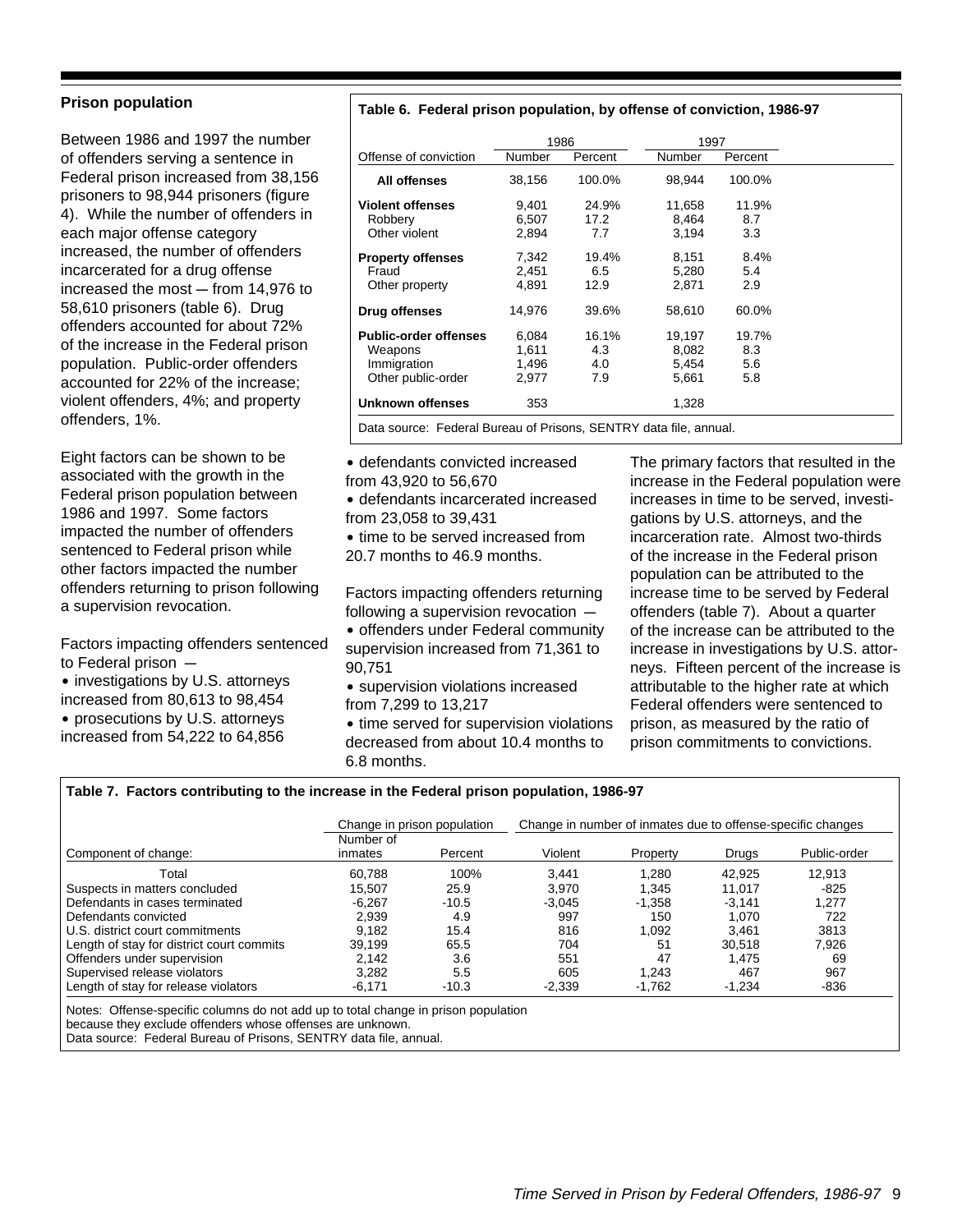Additionally, increases in the number of offenders convicted of Federal offenses, increases in the number of offenders under Federal community supervision, and the revocation rate also caused the Federal prison population to increase between 1986 and 1997.

But for two of the factors measured, the Federal prison population would have increased to a greater extent. The slight decrease in the prosecution rate  $-$  as measured by the ratio of prosecutions to investigations - from 67.3% of suspects investigated to 65.9%, and the decrease in time served by supervision violators from 10.4 months to 6.8 months, curtailed the growth of the prison population by more than 12,000 inmates.

The eight factors affected different offense categories to varying degrees. The increase in time to be served was the primary cause for the increase in the number of drug and public-order offenders in Federal prison: about 71% of the increase in drug offenders and 61% of the increase in public-order offenders were attributable to the increase in time to be served. By contrast, time served was associated to a lesser extent with the increase in the number of offenders incarcerated for property and violent offenses: about 20% of the increase in violent offenders and 4% of the increase in property offenders were attributable to the increase in time to be served.

The increase in the number of property offenders, though small in comparison to the increase in the number of offenders incarcerated for drug and public-order offenses, was attributable a variety of factors. Unlike other offense categories, the increase in the proportion of offenders sentenced to prison was a dominant factor. When other factors are controlled for, 85% of the increase in the number of property offenders incarcerated was attributable to the increase in the incarceration rate.

#### **Methodology**

#### Data sources

The source of data for tables presented in this report is the BJS Federal Justice Statistics Program database. The database is constructed from source files provided by the Executive Office for the U.S. Attorneys, the Administrative Office of the U.S. Courts, the U.S. Sentencing Commission, and the Federal Bureau of Prisons.

Data tabulations, except where otherwise indicated, were prepared from contractor analyses of the source agency datasets indicated.

The data for prison populations include only those inmates serving a term of imprisonment resulting from a conviction or a supervision violation. Arrestees, boarders, and other detainees are excluded.

#### Measuring time served and time to be served

This report uses several measures of length of stay, and it relies on two similar decomposition methods to calculate the degree to changes in length of stay and changes in the yearend prison population can be attributed to several factors. In addition, it uses concepts that sound similar but have different meanings. This appendix addresses these matters.

**Prison term in effect** Term in effect or *prison term* is the operative length of sentence after adjustments and credits, including jail credits, have been applied to the sentence imposed by the district court. For offenders sentenced to a single sentence, the term in effect is equal to the length of the single sentence imposed. For offenders sentenced to more than one sentence, term in effect is determined by whether the sentences are to be served concurrently or consecutively. If sentences are concurrent, then term in effect equals the longest sentence imposed. If sentences are consecutive, term in

effect equals the sum of the sentences imposed minus any portion of any sentence that is to be served concurrently with another sentence. These determinations of term in effect also assume that all postsentence adjustments to a sentence have been made. Most commonly, postsentence adjustments include Rule 35 resentencings, including Rule 35(b) reductions for substantial assistance.

**Time served** The measures of time served are defined for the cohort of persons entering prison during a year and the cohort of persons released from prison during a year. For persons entering Federal prison, time to be served is measured by expected time or the number of months that an offender can expect to serve until first release. For offenders released from prison, time served is measured as the number of months actually served, which is the difference between the release date and the commitment date plus adjustments for jail credits.

For each cohort of prisoners entering Federal prison following a U.S. district court commitment, expected time to be served is the average number of months of their prison term that members of the cohort can expect to serve before release from prison. This measure includes the jail time credited toward sentences. For members of entering cohorts who have been released from prison, time until first release is measured as actual time served plus jail credits. For offenders still in prison, time until first release is estimated as follows  $-$ 

• for new law offenders sentenced to terms of less than or equal to 1 year, time to be served is the prison term imposed

• for new law offenders sentenced to more than 1 year, time to be served is 87% of the prison term imposed

• for offenders sentenced under old law, time to be served is the offensespecific average amount of time actually served by old law offenders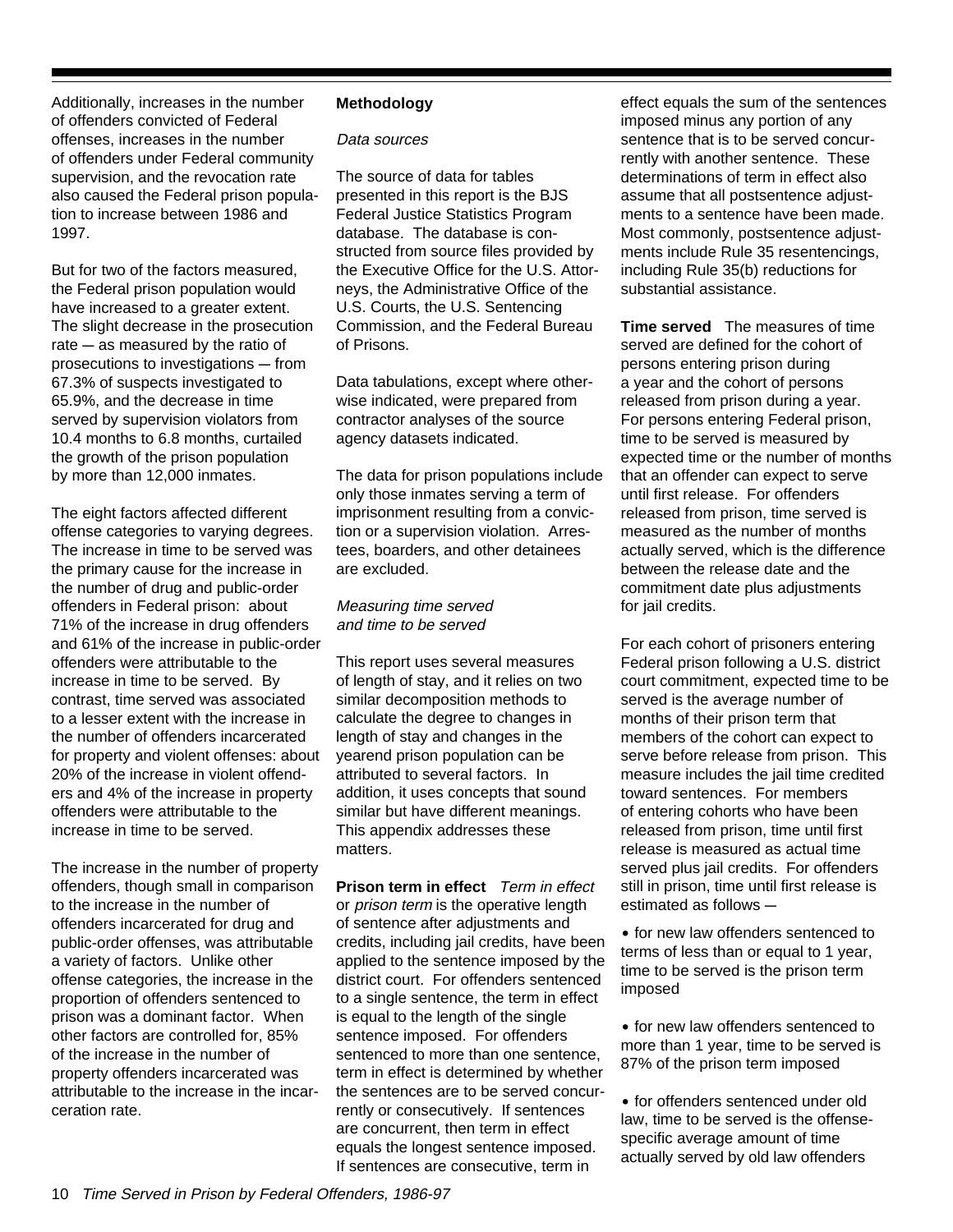who were released from prison. Each offender in a given offense category is given the offense category's average based on all members of the category who had actually been released. This method will underestimate time to be served for old-law offenders still in prison, as these remaining prisoners will have served longer than average times before they are released.

Excluded from analyses of time to be served are (1) offenders sentenced to a term of life imprisonment or death and (2) offenders who were released by extraordinary methods such as commutation or death.

**Proportion of term served** Proportion of term served is a measure of truth in sentencing; it measures the degree to which prison sentences served correspond to the sentence imposed. Proportion of term served is measured relative to the prison term in effect.

Proportion of term served is calculated on and reported only for terms of imprisonment greater than 1 year. New law offenders sentenced to terms of less than 1 year are not eligible for good-time reductions. As the percent of term reported is the average of each individual's percent of term served, the relatively large number of prison terms of less than or equal to 1 year would raise the average percent of term served and provide a biased measure of truth in sentencing. For example, in 1995, the average percent of term served for all prisoners released from a U.S. district court commitment was about 90%. However, for those offenders released from terms of greater than 1 year, it was 85%. About 30% of the prisoners released during 1995 were released from terms of 1 year or less; the average percent of term served for these short sentenced prisoners was 100%.

For entering cohorts of prisoners, percent of term served is the ratio of time until first release to prison term in effect. The term in effect is the operating prison term or sentence, and it may differ from the imposed

sentence as it reflects postsentence adjustments or changes. For exiting cohorts of prisoners, percent of term served is the ratio of actual time served to the prison term in effect.

For exiting cohorts, percent of term excludes offenders released by extraordinary methods, such as treaty transfer, termination order or commutation, death, or early release for completion of drug treatment.

#### Decomposition methods

Changes in time served and the yearend prison population are analyzed of total commitments. using methods that apportion the change in each quantity into several components or factors that are responsible for the changes. Each decomposition begins with an identity that defines the relationship under investigation. As this identity holds for each period, it can be written for each period or, that is compared. To evaluate the changes

between periods, the identity in the first period is subtracted from the identity in the second period. The differences are This can be rewritten as: applied to the levels of each factor in the identity.

#### **Decomposing changes in time until first release for the entering**

**cohorts** The change or difference in time until first release between the 1986 and 1997 entry cohorts is decomposed into the offense-specific portions due to changes in terms imposed, changes in the proportion of term served, and changes in the number of commitments. By definition, the offense-specific group average time until first release equals the average term imposed for the group times the group average percent of term served. Then, the average number of months until first release for an entry cohort comprised of several offense groups is equal to the sum of each offense group's weighted average time until release; the weight equals an offensegroup's share of total commitments,

or

 $TUFR = T(I)^*P(I)^*c(I)$  (1)

where

TUFR equals time until first release;

 T(I) equals the average term imposed on the ith offense group;

 P(I) equals the average percent of term served by the ith offense group; and

c(I) is the ith offense group's share

The identity in equation (1) holds for all time periods. Therefore, the change in time until first release equals:

$$
TUFR(t) - TUFT(t-1) \tag{2}
$$

$$
\Sigma T(i,t)^* P(i,t)^* c(i,t) - \Sigma T(i,t-1)^* P(i,t-1)^* c(i,t-1)
$$
\n(3)

 $\sum T(i,t)^*P(i,t)^*[c(i,t) - c(i,t-1)] + (4)$ 

$$
\sum T(i,t)^*[P(i,t) - P(i,t-1)]^*c(i,t-1) + (5)
$$

$$
\sum [T(i,t) - T(i,t-1)]^* P(i,t-1)^* c(i,t-1)
$$
 (6)

where equation (4) represents the amount of the difference in length of stay due to changes in the offense composition of prison admissions; equation (5) represents the amount of the difference due to changes in the percent of term served; and equation (6) represents the amount of the difference due to changes in the terms imposed.

**Decomposing changes in prison populations** The change in the prison population between 1986 and 1997 is due to changes in several factors that affect prison population growth. As offenders may arrive in Federal prison by U.S. district court commitments or by violating conditions of supervision, the yearend stock prison population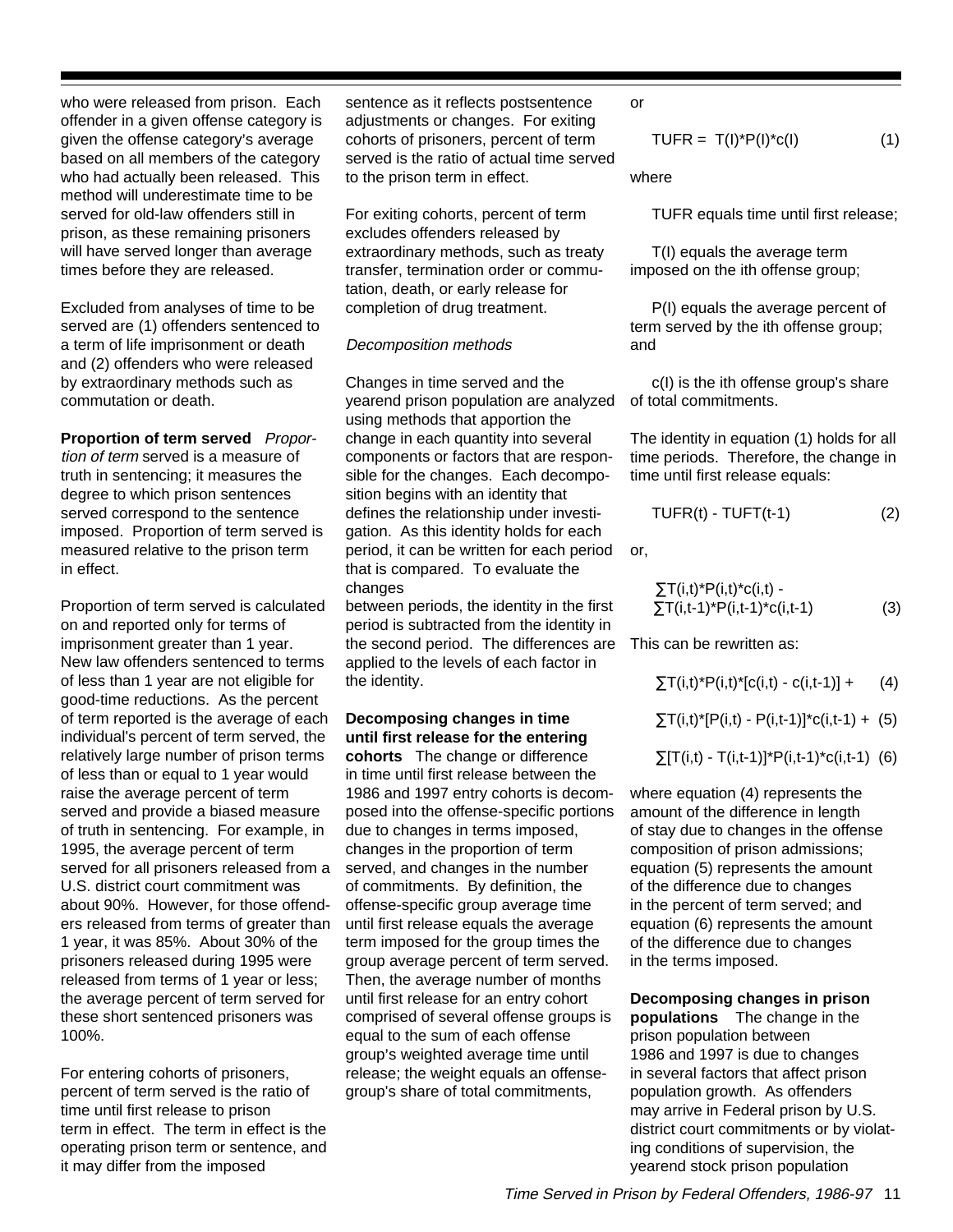consists of two groups: those who were committed from U.S. district courts and those who returned to prison for violating conditions of supervision. Similarly, there are two sets of factors affecting prison population growth: those related to how district court committed prisoners arrive, and those related to how supervised release violators arrive in prison.

Therefore, the number of persons in prison at yearend equals the number who were committed by district courts and the number who were committed for reasons of violations, or:

PP = PP(USDC) + PP(Violators) (7)

where PP equals the yearend prison population; PP(USDC) equals the number in prison as a result of a U.S. district court commitment; and PP(Violators) equals the number in prison as a result of a violation of conditions of supervision. Each term on the right-hand side of equation (7) can be analyzed separately.

The number of persons in prison at yearend as a result of district court commitments is defined by the following identity:

$$
PP(USDC) = M^*p^*c^*s^*los(dc)
$$
 (8)

where

- PP(USDC) = the number of persons in prison at yearend who are there by virtue of a U.S. district court commitment;
- $M =$  the number of suspects investigated in criminal matters, as measured by the number of suspects in criminal matters concluded;
- $p = P/M$  or the prosecution rate. This is the ratio of the number of defendants prosecuted (P) to the number of criminal suspects in matters investigated (M). The number of defendants prosecuted is measured by the number of defendants in cases terminated in U.S. district

court. The number of suspects in matters is as above.

- $c = C/P$  or the conviction rate. This is the ratio of the number of defendants convicted in U.S. district court (C) to the number of defendants prosecuted (P). The number prosecuted is as above.
- s = S/C or the imprisonment rate. This is the ratio of the number of offenders sentenced to prison (S) to the number convicted (C).
- $\log$  (dc) = the length of stay for U.S. district court committed offenders. This is the ratio of the number of offenders in prison  $PP(USDC)$  — to the number of U.S. district court commitments (S) into prison.

Equation (7) is an accounting identity. For it to hold, the length of stay is measured as the turnover rate, or the stock-to-flow ratio. The turnover rate underestimates the time until release for entering cohorts when either sentences are increasing or if the number committed is increasing. During the 1986-1997 period, both of these occurred; consequently, the impact of changes in length of stay on prison population growth will be underestimated.

The number of persons in prison as a result of supervision violations equals:

$$
PP(Violators) = R^*v^*los(v) \tag{9}
$$

where,

- $PP(Violators) =$  the number in prison for violations of supervision;
- $R =$  the number under supervision;
- $v = V/R$  or the violation rate. This is the ratio of the number of offenders returned to prison for reasons of violating conditions of supervision (V) to the number under supervision (R).

 $\log(v)$  = the length of stay for violators of supervision. This also is measured as the ratio of the number of supervision violators in the prison stock to the number of supervision violators entering prison during a given year. In the case of supervision violators, lengths of stay are comparatively short, less than 1 year; therefore, the magnitude of the bias from this turnover rate is negligible.

As was done with the decomposition of changes in length of stay, the difference in the prison population between two periods can be related to offense-specific changes in each individual component in equations (8) and (9). Thus, the difference in the prison population between two periods is a weighted sum of the differences in each component, where the weights equal the offense-specific contribution to prison commitments.

 $PP(t) - PP(t-1) =$ 

 $\sum M(i,t)^*p(i,t)^*c(i,t)^*$ los(dc)(i,t) +

 $\sum R(i,t)^*v(i,t)^*l(v)(i,t)$  -

 $\sum M(i,t-1)^*p(i,t-1)^*c(i,t-1)^*$ los(dc)(i,t-1) +

 $\sum R(i,t-1)^*v(i,t-1)^*l(v)(i,t-1)$  (10)

where "I" measures the specific offense under consideration. Equation (10) can be rewritten as was done with equations (4), (5), and (6) to yield eight separate equations that measure the change in the prison population due to changes in:

(a) the number of suspects investigated (b) the number of defendants prosecuted (c) the number of defendants convicted (d) the number of offenders sentenced to prison (e) the length of stay for U.S. district court committed prisoners (f) the number of offenders under supervision (g) the number of supervised release violators returned to prison